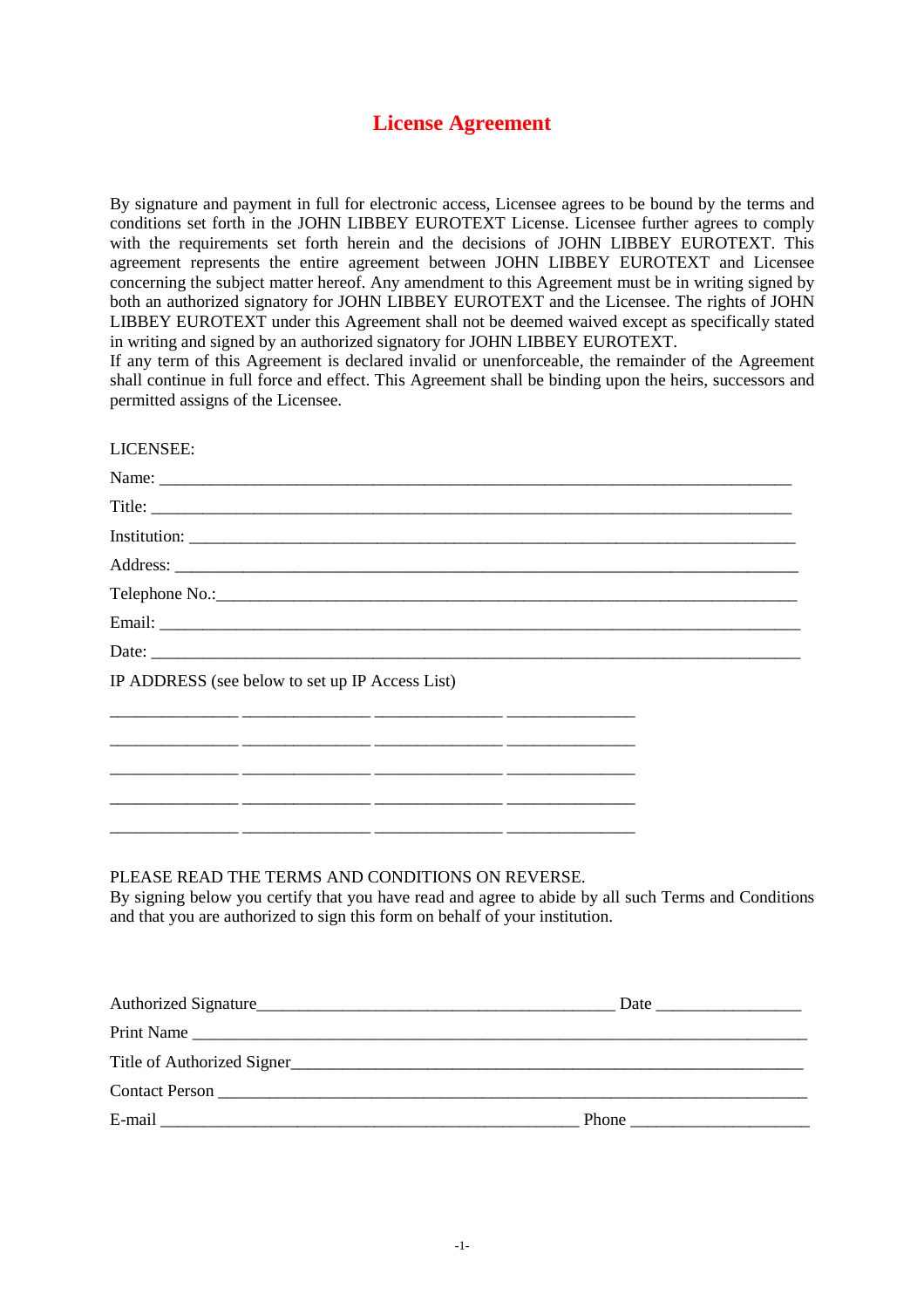# **1. KEY DEFINITIONS**

In this Agreement, the following terms shall have the following meanings:

## **1.1. Authorized Site (also referred to as "Licensee's Premises")**

A localized site (one geographical location) that is under a single administration and may be academic or non-academic. For Academic Institutions, such a location is a single campus. For corporations, such a location is a single building or corporate campus. For public libraries, such a location is a single building. For avoidance of doubt, if Licensee has multiple physical locations (such as an academic institution with multiple campuses), or if Licensee has a facility located on its premises that is administered by a separate institution, and Licensee wishes to provide access to the Licensed Material to users at such multiple locations, Licensee must enter into a multi-site license agreement with Publisher to include each such location.

## **1.2. Authorized Users**

*For academic institutions* ("Academic Institutions"): (i) Members of the faculty and other staff of the Licensee (whether on a permanent, temporary, contract or visiting basis) employed at the Licensee's Premises; (ii) individuals who are enrolled at the Licensee's Academic Institution located on the Licensee's Premises who are permitted to access the Secure Network from within the Library Premises or from such other places where Authorized Users work or study (including but not limited to Authorized Users' offices and homes, halls of residence and student dormitories) and who have been issued a password or other authentication from the Licensee; and (iii) other persons who access the Secure Network from computer terminals within the Library Premises and are permitted to use the Library Premises.

*For corporations:* Current members of the staff (whether on a permanent, temporary or contract basis) of the Licensee who are employed at Licensee's Premises and are permitted to access the Secure Network from within the Licensee's Premises or from such other places where such staff undertake their work for the Licensee (including but not limited to Authorized Users' offices and homes) and who have been issued a password or other authentication by the Licensee.

*For public libraries:* (i) Current members of the staff of the Licensee (whether on a permanent, temporary or contract basis) who are employed at Licensee's Premises and are permitted to access the Secure Network from within the Library Premises or from such other places where such staff undertake their work for the Licensee and who have been issued a password or other authentication by the Licensee; and (ii) members of the public (patrons) who are permitted to use the Licensee's library and access the Secure Network only from computer terminals within the Library Premises.

#### **1.3. Commercial Use**

Use for the purposes of monetary reward (whether by or for the Licensee or an Authorised User) by means of the sale, resale, loan, transfer, hire or other form of exploitation of the Licensed Material. For the avoidance of doubt, neither recovery of direct costs by the Licensee from Authorised Users, nor use by the Licensee or by an Authorised User of the Licensed Material in the course of research funded by a commercial organisation, is deemed to constitute Commercial Use.

#### **1.4. FTEs**

An acronym for full-time equivalents and a good faith estimate of the number of Licensee's Authorized Users (employees, students, and faculty) used to determine the Subscription Fee.

#### **1.5. Fee**

Please refer to the estimate.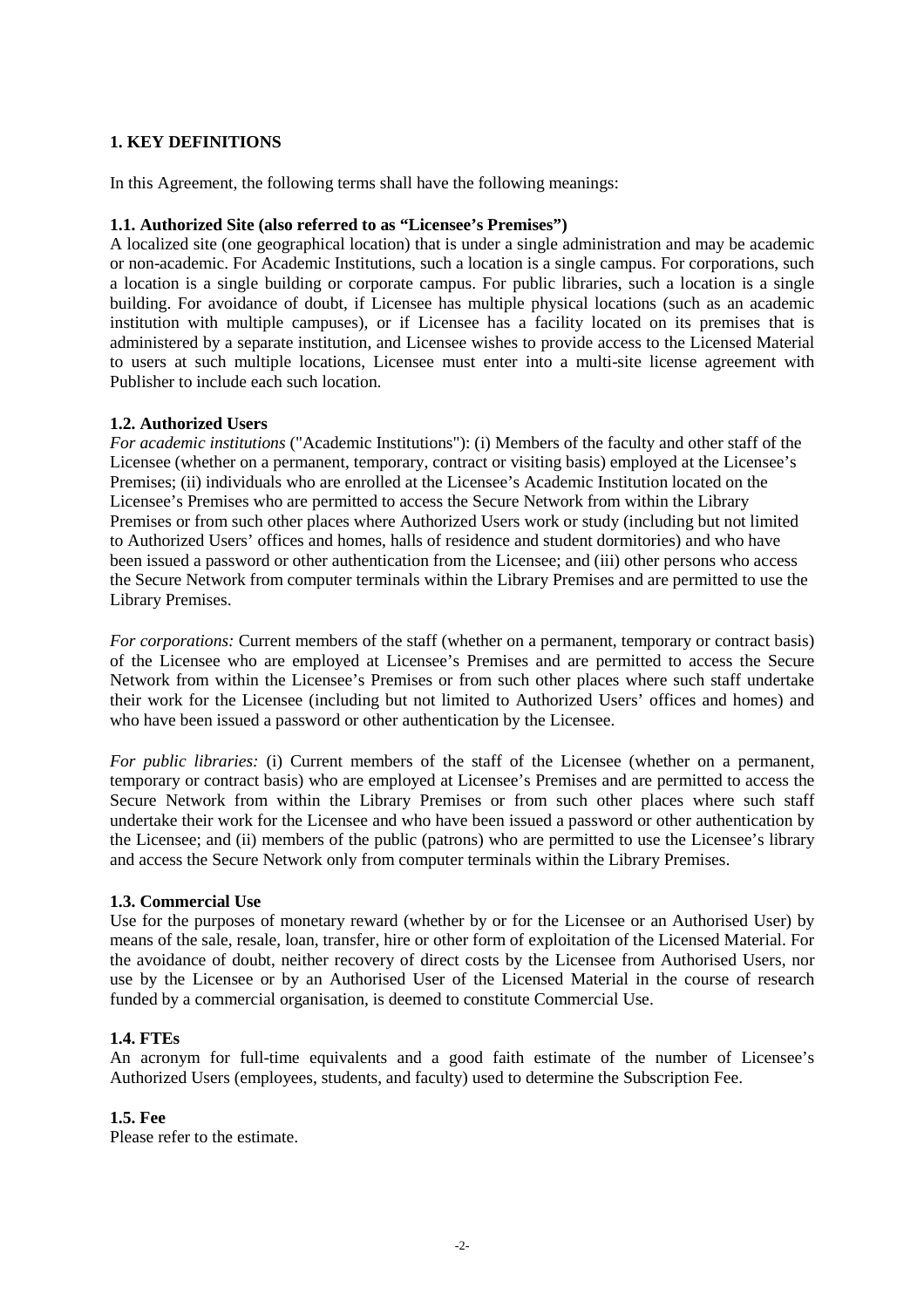## **1.5. Library Premises**

The physical premises of the library operated by Licensee that is located on the Licensee's Premises.

## **1.6. Licensed Material**

The online journals of the Publisher to which the Licensee has a fully paid current subscription, provided that material ceases to be Licensed Material once the Licensee ceases to pay the Fee in respect of the said journals.

## **1.7. Secure Network**

A network (whether a standalone network or a virtual network within the Internet) which is only accessible to Authorised Users approved by the Licensee whose identity is authenticated at the time of login and periodically thereafter consistent with current best practice, and whose conduct is subject to regulation by the Licensee.

## **1.8. IP Addresses**

Access to the Licensed Material shall be controlled through the use of Internet Protocol (IP) addresses. Licensee is responsible for providing Valid IP Addresses to the Licensor for its Institution. For the terms of this Agreement, a Valid IP Address is defined as an Internet Protocol address (or range of addresses) assigned to computer workstations physically present in the Institution or connected to the **Institution** 

Clause 1.2. above defines the Authorized Users who will be allowed access to the Licensed Material. Authorized Users will be recognized and authorized only by their Internet Protocol address.

## **1.9. Subscription Period**

That period nominally covered by the volumes and issues of the Licensed Material, regardless of the actual date of publication.

## **2. Agreement**

2.1. The Publisher agrees to grant the Licensee the non-exclusive and non-transferable right to give Authorised Users access to the Licensed Material via a Secure Network for the purposes of research, teaching and private study, subject to the terms and conditions of this License. Any use of the Licensed Material not specifically authorized in this Agreement is prohibited.

2.2. The Publisher reserves the right at any time to withdraw from the Licensed Material any item or part of an item for which it no longer retains the right to publish, or which it has reasonable grounds to believe infringes copyright or is defamatory, obscene, unlawful, or otherwise objectionable.

2.3. The Licensee shall pay to the Publisher the Subscription Fee for the first calendar year of the term before access is granted. The Licensee shall pay to the Publisher the Subscription Fee for each subsequent calendar year of the term within sixty (60) days after the beginning of each such calendar year.

2.4. This License shall commence at the beginning of the Subscription Period, and remain in effect until the end of the Subscription Period, when the License shall automatically terminate unless the parties have previously agreed to renew it.

#### **3. Delivery of the licensed material**

3.1 After payment of the Subscription fee by Licensee, the Publisher shall:

3.1.1 Make the Licensed Material available to the Licensee via the Publisher's server or the server of a third party. The Publisher shall notify the Licensee at least sixty (60) days in advance of any anticipated specification change applicable to the Licensed Material.

3.1.2 Use reasonable endeavours to make available the electronic copy of each journal covered by this License, no later than seven (7) days after issue date. In the event that for technical reasons this is not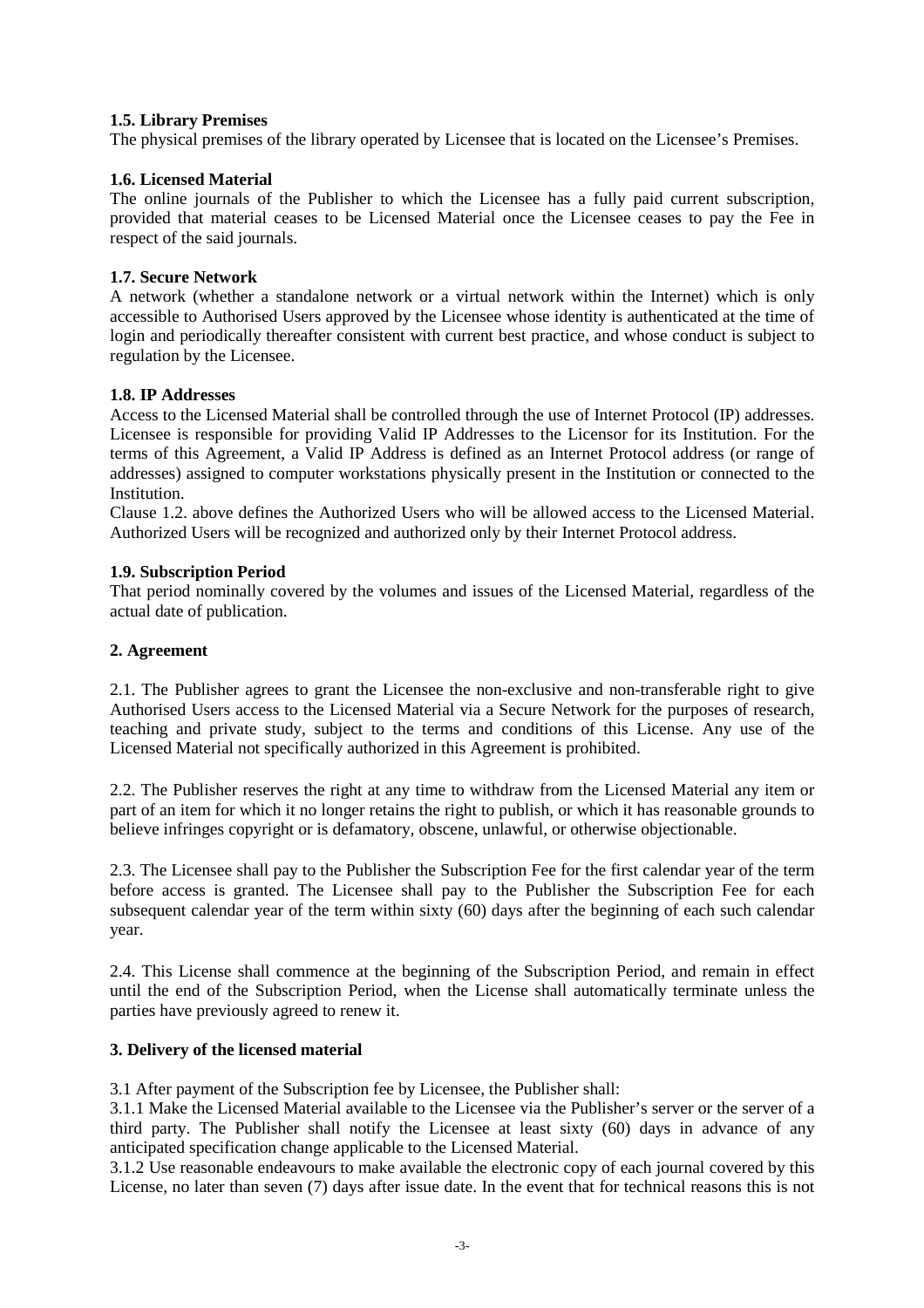possible for any particular journal, as a matter of course, such journal shall be identified at the time of licensing and/or renewal of a subscription, together with the reasons therefore.

3.1.3 Provide the Licensee, within 30 days of commencement, with information sufficient to enable access to the Licensed Material.

3.1.4 Use all reasonable endeavours to ensure that the relevant server or servers referred to in clause 3.1.5 have adequate capacity and bandwidth to support the usage of the Licensee at a level

commensurate with the standards of availability for information services of similar scope operating via the World Wide Web, as such standards evolve from time to time over the term of this License

3.1.6 Use all reasonable endeavours to make the Licensed Material available to the Licensee and to Authorised Users at all times and on a twenty-four hour basis, save for routine maintenance, and to restore access to the Licensed Material as soon as possible in the event of an interruption or suspension of the service.

3.2. The Publisher reserves the right at any time to withdraw from the Licensed Material any item or part of an item for which it no longer retains the right to publish, or which it has reasonable grounds to believe infringes copyright or is defamatory, obscene, unlawful or otherwise objectionable. The Publisher shall give written notice to the Licensee of such withdrawal.

# **4. Licensed rights**

4.1 The Licensee may, subject to Clause 4 below:

4.1.1 Make such back-up copies of the Licensed Material, as are reasonably necessary

4.1.2 Make such temporary local electronic copies (by means of cacheing) of all or part of the Licensed Material as are necessary to ensure efficient use by Authorised Users, provided that such use is subject to all the terms and conditions of this Agreement (and does not result in the making

available to Authorised Users of duplicate copies of the Licensed Material)

4.1.3 Allow Authorised Users to have access to the Licensed Material, from the Publisher's server or from another server designated by the Publisher via the Secure Network

4.1.4 Provide single printed or electronic copies of single articles at the request of individual Authorised Users

4.1.5 Display, download or print the Licensed Material for the purpose of internal marketing or testing, or for training Authorised Users.

4.2 Authorised Users may, subject to Clause 4 below:

4.2.1 Search, view, retrieve and display the Licensed Material

4.2.2 Electronically save parts of the Licensed Material for personal use

4.2.3 Print off single copies of parts of the Licensed Material

4.2.4 Distribute single copies of parts of the Licensed Material in print or electronic form to other Authorised Users

#### **5. Prohibited uses**

5.1 Neither the Licensee nor Authorised Users may remove or alter the authors' names or the Publisher's copyright notices or other means of identification or disclaimers as they appear in the Licensed Material.

5.2 Neither the Licensee nor Authorised Users may systematically make print or electronic copies of multiple extracts of the Licensed Material for any purpose.

5.3 Neither the Licensee nor Authorised Users may provide, by electronic means, to a user at another library or elsewhere, a retained electronic copy of any part of the Licensed Material.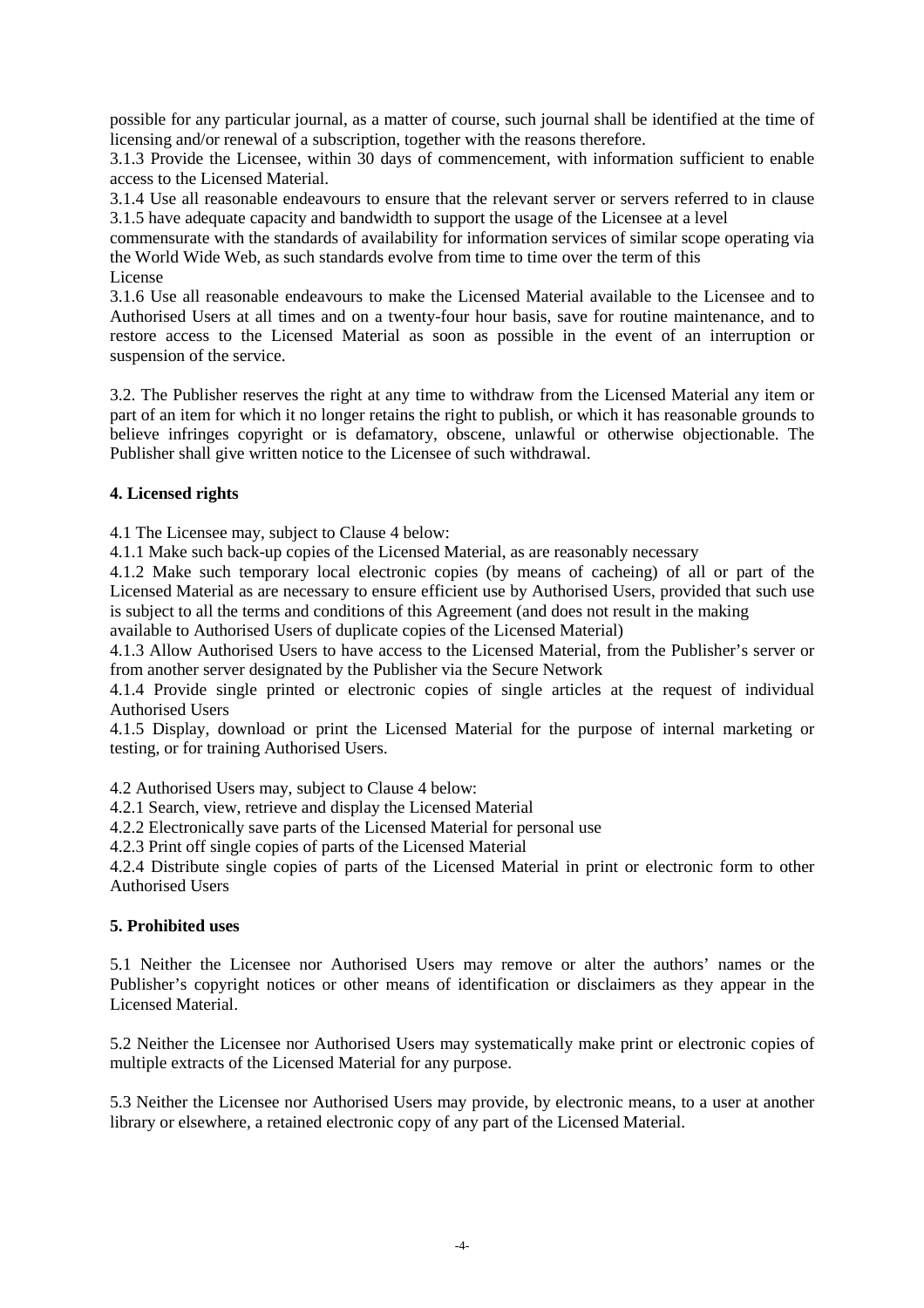5.4 Neither the Licensee nor Authorised Users may mount or distribute any part of the Licensed Material on any electronic network, including without limitation the Internet and the World Wide Web, other than the Secure Network without the Publisher's explicit written permission.

5.5 The Publisher's explicit written permission must be obtained in order to:

5.5.1 Use the whole or any part of the Licensed Material for any Commercial Use

5.5.2 Systematically distribute the whole or part of the Licensed Material to anyone other than Authorised Users

5.5.3 Publish, distribute or make available the Licensed Material, works based on the Licensed Material or works which combine it with any other material, other than as permitted in this License

5.5.4 Alter, abridge, adapt or modify the Licensed Material, except to the extent necessary to make it perceptible on a computer screen, or as otherwise permitted in this License, to Authorised Users. For the avoidance of doubt, no alteration of the words or their order is permitted.

#### **6. Additional licensee duties**

6.1 The Licensee shall:

6.1.1 Use all reasonable endeavours to ensure that all Authorised Users are appropriately notified of the importance of respecting the intellectual property rights in the Licensed Material and of the sanctions which the Licensee imposes for failing to do so.

6.1.2 Use reasonable efforts to ensure that all Authorized Users are appropriately notified of the restrictions placed on Authorized Users' use of the Licensed Material under this Agreement and take all reasonable steps to protect the Licensed Material from unauthorized use or other breach of this Agreement;

6.1.3 Use reasonable efforts to monitor compliance and immediately, upon becoming aware of any unauthorized use of the Licensed Material or other breach of this Agreement, inform the Publisher and take all reasonable and appropriate steps, including disciplinary action, both to ensure that such activity ceases and to prevent any recurrence;

6.1.4 Provide the Publisher with all information requested by Publisher necessary to enable the Publisher to provide access to the Licensed Material in accordance with its obligation under this Agreement. Should the Licensee make any significant change to such information, it will notify the Publisher not less than ten (10) days before the change takes effect;

6.1.5 Keep full and up-to-date records of all IP addresses used by Licensee to access the Licensed Material and provide the Publisher with details of additions, deletions, or other alterations to such records as are necessary to enable the Publisher to provide Authorized Users with access to the Licensed Material as contemplated by this Agreement; and

6.1.6 Use all reasonable endeavours to ensure that only Authorised Users are permitted access to the Licensed Material.

6.2 Nothing in this License shall make the Licensee liable for breach of the terms of the License by any Authorised User provided that the Licensee did not cause, knowingly assist or condone the continuation of such breach after becoming aware of an actual breach having occurred.

6.3 The Licensee shall, in consideration for the rights granted under this License, pay the Fee in accordance with clause 2.1 within 30 days of signature and, if applicable, within 30 days of each subsequent renewal. For the avoidance of doubt, the Fee shall be exclusive of any sales, use, value added or similar taxes and the Licensee shall be liable for any such taxes in addition to the Fee.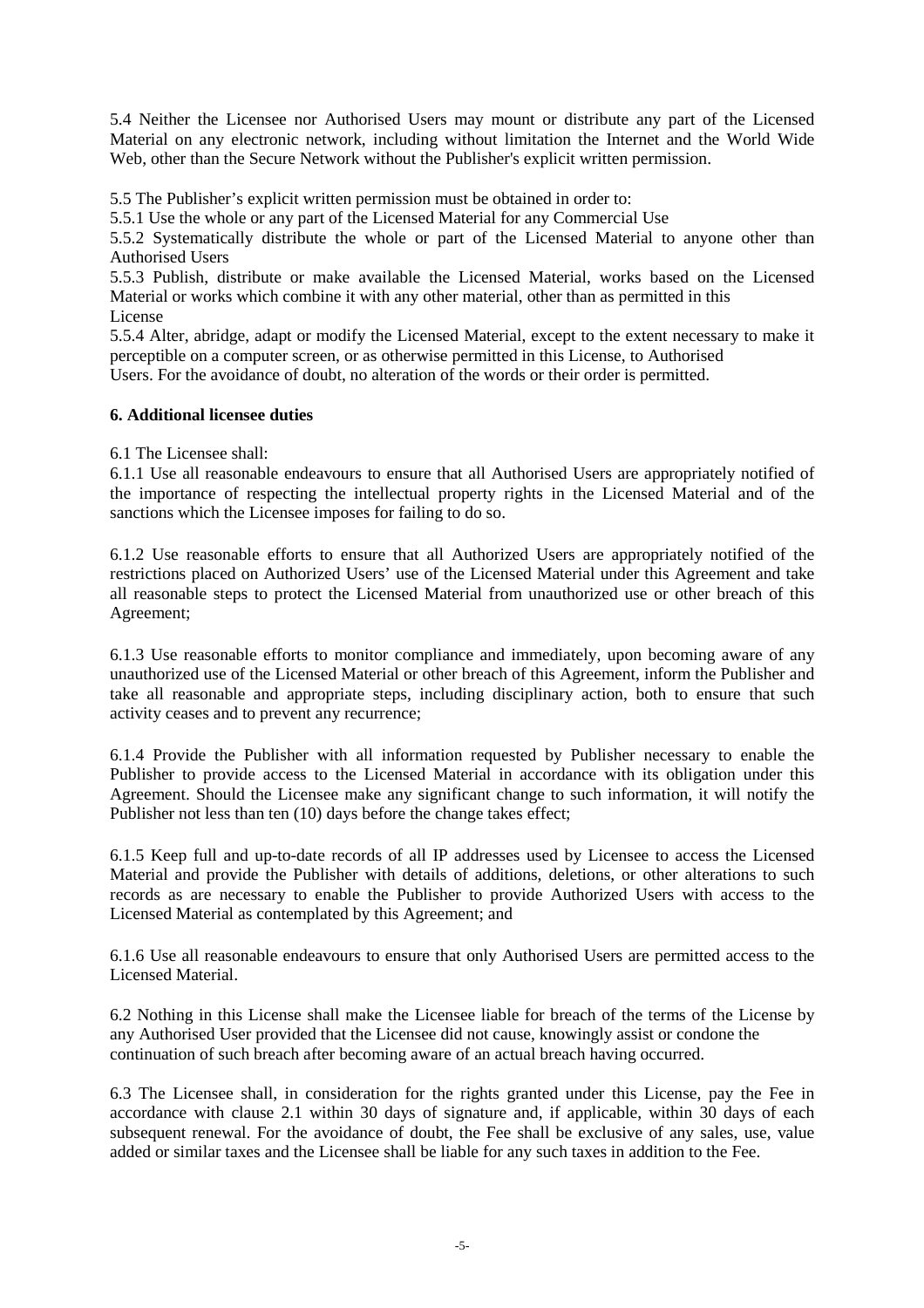6.4. Each party shall use its best endeavours to safeguard the intellectual property, confidential information and proprietary rights of the other party.

# **7. Copyright and Property rights**

7.1 Nothing in this Agreement shall effect a transfer of copyright rights in the Licensed Material from the Publisher to the Licensee or its Authorized Users. Subject only to the license granted to the Publisher to use the Licensed Material hereunder, the Publisher shall retain any rights of copyright in the Licensed Material that it possessed prior to entering into this Agreement.

7.2. The Publisher warrants to the Licensee that it is the owner of the copyright in the Licensed Material or that it is duly licensed to use the copyright material contained in the Licensed Material and that the Licensed Material used as contemplated in this License does not infringe any copyright or other proprietary or intellectual property rights of any natural or legal person.

# **8. REPRESENTATIONS AND WARRANTIES**

8.1. The Publisher represents and warrants that (i) it has the right, power and authority to enter into this Agreement and to perform all of its obligations hereunder; and (ii) the Licensee's use of the Licensed Material as permitted under this Agreement will not infringe the copyright or any other proprietary or intellectual property rights of any third party.

8.2. The Licensee represents and warrants that it has the right, power and authority to enter into this Agreement and to perform all of its obligations hereunder.

8.3. EXCEPT AS EXPRESSLY PROVIDED IN THIS AGREEMENT, THE PUBLISHER MAKES NO REPRESENTATIONS OR WARRANTIES OF ANY KIND, EXPRESS OR IMPLIED, INCLUDING, BUT NOT LIMITED TO, WARRANTIES OF DESIGN, ACCURACY OF THE INFORMATION CONTAINED IN THE LICENSED MATERIAL, MERCHANTABILITY OR FITNESS OF USE FOR A PARTICULAR PURPOSE. THE LICENSED MATERIAL ARE SUPPLIED 'AS IS'.

# **9. INDEMNIFICATION AND LIMITATION OF LIABILITY**

9.1 The Publisher shall indemnify and hold harmless the Licensee and its employees from and against any and all losses, liabilities, claims, costs, damages and expenses (including attorneys' fees and administrative or court costs) arising out of or resulting from third party claims relating to the Publisher's breach or alleged breach of any representation or warranty made by Publisher under Section 8.1(ii). The parties acknowledge that the Publisher has no obligation to indemnify and hold harmless the Licensee from third party claims relating to the use of the Licensed Material by any unauthorized third party and/or the use of the Licensed Material in any manner that is not permitted under this Agreement.

9.2. To the extent permitted by law, the Licensee shall indemnify and hold harmless the Publisher, its officers, directors and employees from and against any and all losses, liabilities, claims, costs, damages and expenses (including attorneys' fees and administrative or court costs) arising out of or resulting from third party claims relating to (i) the breach or alleged breach of any representation, warranty or obligation of the Licensee under this Agreement; (ii) use of the Licensed Material by the Licensee in a manner that is not permitted under this Agreement; and/or (iii) the use of the Licensed Material by any Authorized User in a manner that is not permitted under this Agreement if Licensee was aware of such unauthorized use.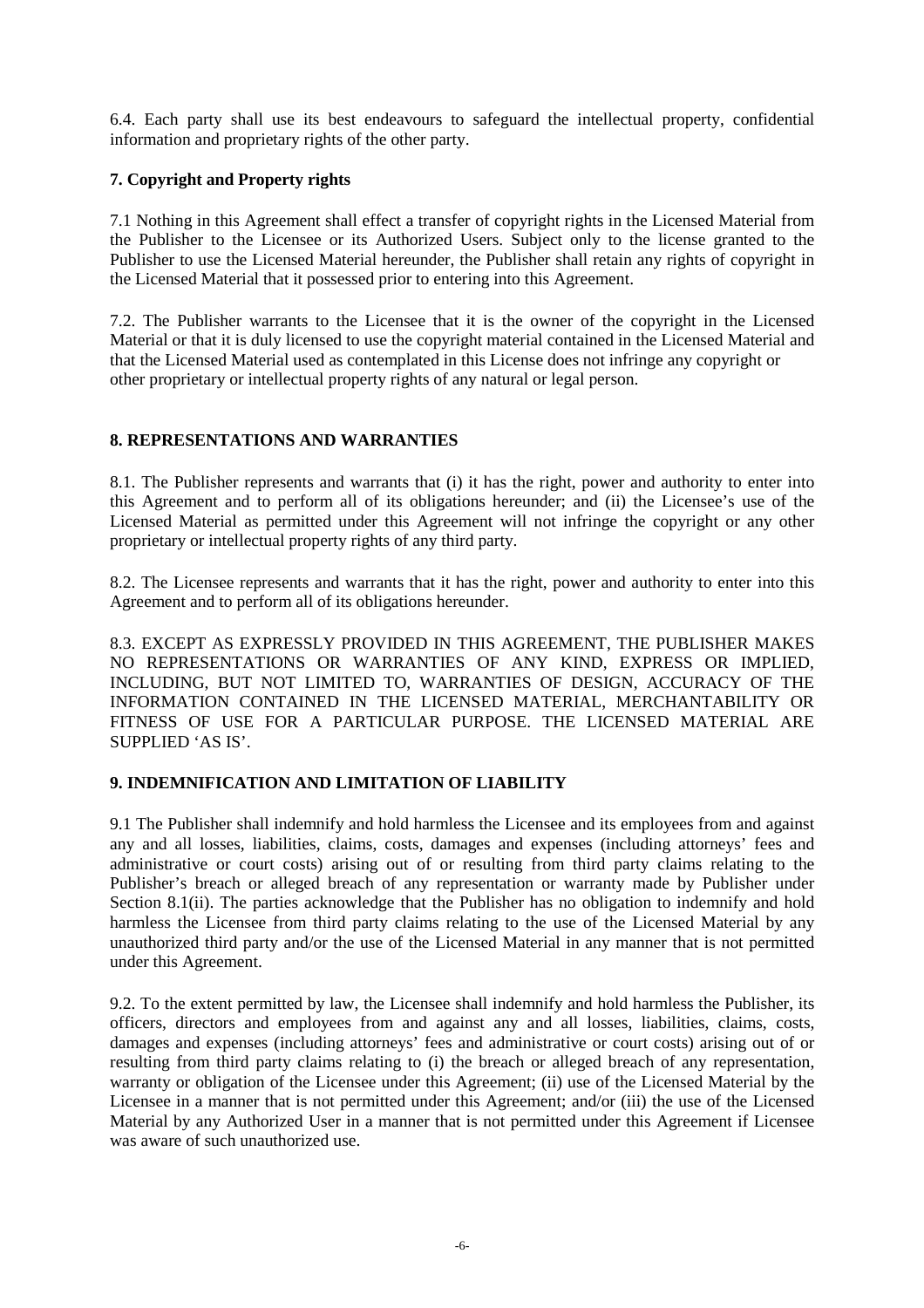9.3. EXCEPT FOR THE PARTIES' INDEMNIFICATION OBLIGATIONS UNDER SECTIONS 9.1 AND

9.2, NEITHER PARTY SHALL BE LIABLE FOR ANY CONSEQUENTIAL, INCIDENTAL, INDIRECT, ECONOMIC, SPECIAL, EXEMPLARY OR PUNITIVE DAMAGES INCURRED BY THE OTHER PARTY, EVEN IF THE OTHER PARTY HAS BEEN ADVISED THAT SUCH DAMAGES ARE POSSIBLE.

9.4. EXCEPT FOR THE PARTIES' INDEMNIFICATION OBLIGATIONS UNDER SECTIONS 9.1 AND 9.2, EACH PARTY'S LIABILITY FOR ANY CLAIMS, LOSSES, OR DAMAGES ARISING OUT OF THIS AGREEMENT SHALL IN NO CIRCUMSTANCES EXCEED THE SUBSCRIPTION FEES PAID BY LICENSEE TO THE PUBLISHER UNDER THIS AGREEMENT DURING THE TWELVE (12) MONTH PERIOD IMMEDIATELY PRIOR TO THE DATE ON WHICH SUCH CLAIM, LOSS OR DAMAGE OCCURRED.

9.5. UNDER NO CIRCUMSTANCES SHALL THE PUBLISHER BE LIABLE TO THE LICENSEE OR ANY OTHER PERSON FOR ANY CLAIMS, LOSSES OR DAMAGES ARISING OUT OF INTERRUPTIONS IN THE AVAILABILITY OF THE LICENSED MATERIAL NOT WITHIN THE REASONABLE CONTROL OF THE PUBLISHER, INCLUDING WITHOUT LIMITATION, POWER OUTAGES AND FAILURE OF EQUIPMENT OR SERVICES NOT PROVIDED BY THE PUBLISHER.

#### **10. Term and Termination**

10.1. The term of this Agreement shall commence on the Effective Date and shall continue until terminated under Section 10.2 of this Agreement. At least sixty (60) days prior to the end of each calendar year during the term, the Publisher may provide the Licensee with written notice of the Subscription Fee for the subsequent calendar year (the "Notice").

10.2. This Agreement may be terminated under the following circumstances:

10.2.1. If the Licensee fails to pay any Subscription Fee owed by Licensee by the date specified in Section 2.3 of this Agreement, then Publisher may terminate this Agreement immediately;

10.2.2. If either party materially breaches the Agreement and fails to cure such breach within sixty (60) days after the date that the breaching party receives written notice from the other party of such breach, then the non-breaching party may terminate this Agreement; or

10.2.3. If either party becomes subject to receivership, liquidation, or similar external administration, then the other party may terminate this Agreement.

10.3. On expiration or termination of this Agreement, all rights and obligations of the parties automatically terminate except that Sections 7, 8, 9, 10 and 11 shall survive.

10.4. On expiration or termination of this Agreement, the Licensee shall immediately cease to distribute or make available the Licensed Material to any third party and shall remove all Licensed Material posted on Licensee's Secure Network.

10.5. If Licensee terminates this Agreement because of Publisher breach under Section 10.2.2, the Publisher shall promptly refund to Licensee a pro rata portion of the Subscription Fee paid by Licensee under this Agreement based on the amount of time remaining in the then-current term.

# **11. General**